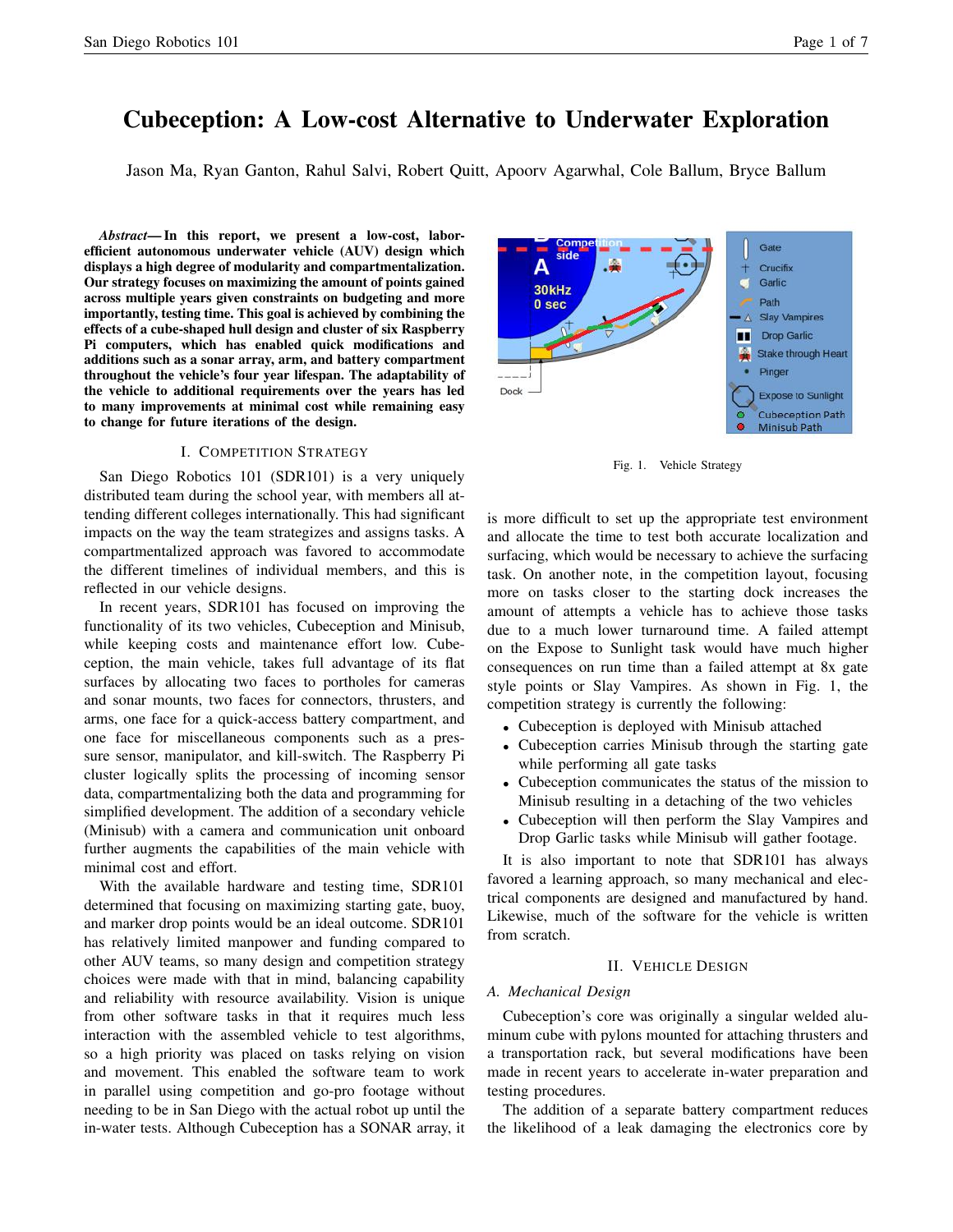

Fig. 2. Cubeception model



Fig. 3. Minisub in Action

lowering the rate at which the electronics compartment seal is opened and resealed. At the same time, this offers fast access to the batteries via a clamped lid while maintaining a robust seal on the electronics compartment via screws.

Due to difficulties with BlueRobotics ESCs blowing out, custom external housings were created for faster ESC changes.

Most recently, an arm was created to hold pre-loaded markers and release them at the appropriate moment into bins. The arm operates by producing an electro-magnetic field to push a steel pole between the locked and open states, the latter of which will result in the weighted marker detaching and dropping.

Minisub is designed with robustness in mind, with the electronics in a tube at the top of the sub and thrusters at the sides and bottom. Minisub's tube is made of acrylic with an aluminium back cap, while most of the assembly is made of aluminium.

## *B. Electronics Design*

Cubeception's electrical hardware features many custom circuit boards including the motor driver, power distribution board, and FPGA shields for high-throughput sensors like the SONAR array.

To control each motor individually on the vehicle, a custom motor driver board with a Pololu Maestro 12 servo controller generates the appropriate PWM signals for all thrusters, with indicators to show which motors are active. These signals are also opto-isolated, which helps prevent sudden power spikes from affecting other electronics subsystems.

Efficiently supplying each subsystem with power is done by using a custom power distribution board. The design features several DC converters to take the 11.1V input from the batteries and create 5V, 3.3V, and 1.8V outputs. As the battery voltage is subject to dropping largely when multiple motors are in use, creating large fluctuations, the board splits power between dirty and clean sides. Dirty power may

fluctuate greatly, but clean power is regulated to produce a steady voltage, ideal for sensitive electronics.

To address the Raspberry Pis lack of high throughput I/O, a custom FPGA shield board was designed. An FPGA was found to be the most suitable system because of its high configurability, making the shield a modular attachment to any Raspberry Pi. The card is capable of both input and output, so it is critical to both the sensor and sonar subsystems. The onboard Xilinx Artix-7 FPGA is programmed in VHDL using Xilinx tools and is more than powerful enough for each task to which it is assigned.

Cubeception features a custom circuit board for polling sensor data from its IMU and pressure sensors. The board has a total of nine STMicroelectronics LIS3DSH accelerometers, nine STMicroelectronics LIS3MDL magnetometers, and four InvenSense MPU3300 gyros, exploiting the advantages of multiple-sensor systems to great effect. Additionally, there are analog to digital converters for the Measurement Specialities UltraStable 300 pressure transducers on the vehicle. A Raspberry Pi is incapable of the I/O throughput necessary to read all the sensors in reasonable time, so the FPGA shield card is incorporated with the sensor board. The FPGA is able to read each sensor while the Raspberry Pi processes the data for other subsystems to consume, resulting in a fast and effective sensing system.

To produce sonar pings and listen for their return, Cubeception employs 4 Aquarian Audio H1C hydrophones and a specialized circuit card. The PCB turns a digital ping signal into analog output, specifically a gated 15Vp-p 200 kHz sine wave to drive the hydrophones. In addition, the card listens to the analog input from the hydrophone and converts it to a digital signal for further processing, using a quadrature detection method popular in radio systems. Both pathways are bandpass filtered to eliminate undesirable noise introduced by the mechanical systems. Switching TX to RX is designed to happen extremely rapidly, to allow each hydrophone to act as both a sender and a receiver. This means that each hydrophone can send out a ping and immediately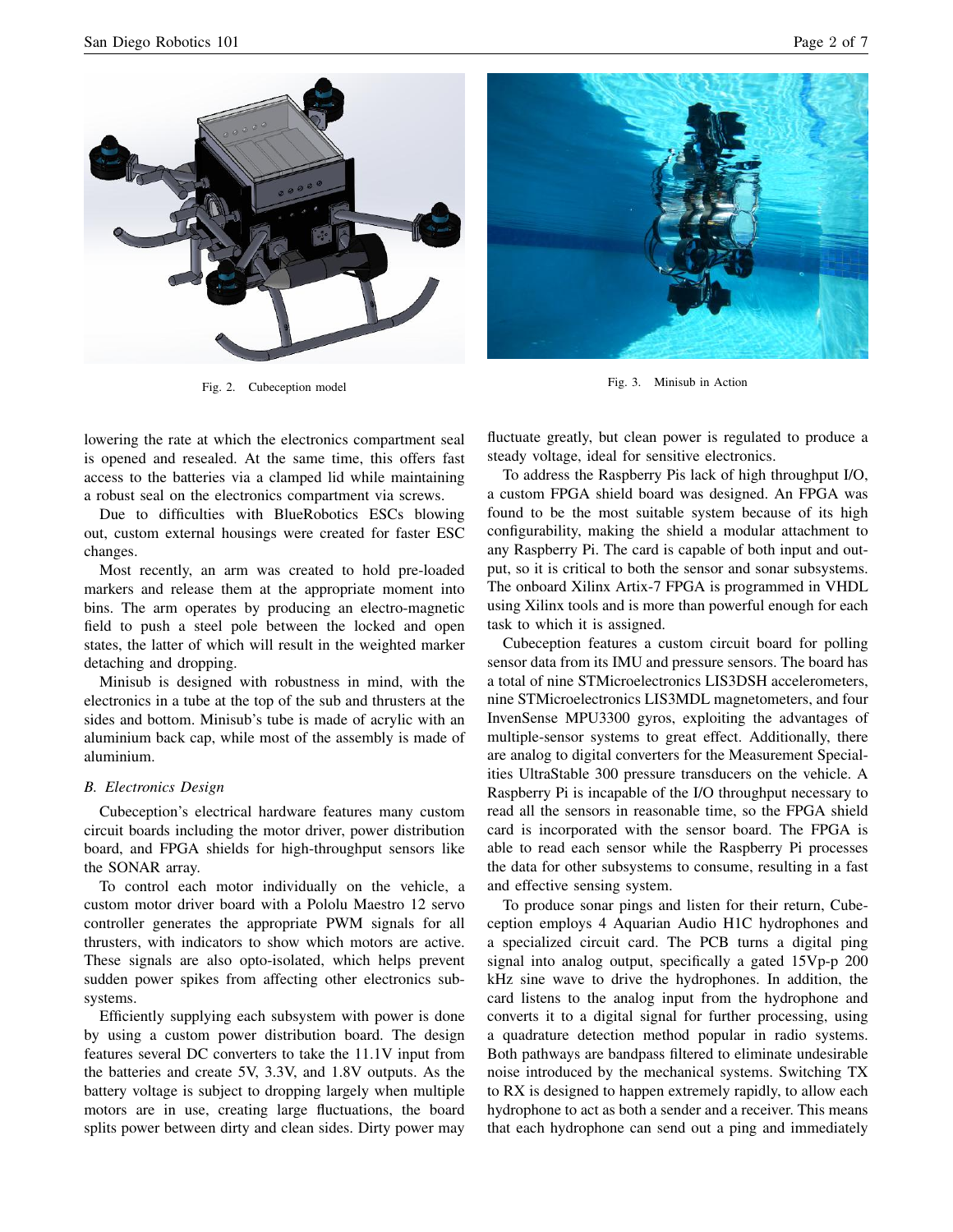

Fig. 4. Cubeception Hardware Connections

listen for responses.

Minisub's electronics feature two custom PCBs to control power distribution and hold digital components such as ESCs and sensors. Powered with a 3 cell 4000mAh LiPo battery, Minisub has enough power to run for 2-4 hours.

### *C. Software Design*

Cubeception's distributed computation model improves the performance of each individual component and promotes high parallelism in its software functionality. Having a cluster of Raspberry Pi 2Bs naturally allows many intensive processes to be run at the same time, increasing the overall throughput and decreasing the latency of the system. Individual computers are given specialized tasks, creating very logical divisions between responsibilities. Less resources need to be devoted to scheduling processes and ensuring timing accuracy at the cost of increased interprocess communication. Instead of a tall software stack with many processes built upon each other, Cubeceptions stack is wide, with many processes sharing information, but able to proceed with the loss of any individual machine.

Cubeception uses a distributed shared memory (DSM) architecture to facilitate communication between the various subsystems on board. A server process is created at startup for each processing node in the system. Other processes running on the same node can request a shared memory buffer and then access it normally. In the background, the server process will synchronize the buffer with other nodes. Additionally, the server will update local copies of remote buffers with new information as it is received. From the perspective of the client, complex networking has been replaced with simple operations on local data. This separation of complexity allows for faster development and easier debugging. The implementation of DSM software has been improved in several key areas. A new triple-buffered lock-free approach to updates allows clients present new information to the server without blocking. Reading new information has also been made into a non-blocking operation. These new methods allow for better real-time scheduling because the time taken per operation is much more consistent. A performance boost has also been attained by improving the cache performance



Fig. 5. Electronics Core

of the DSM software by moving the most frequently accessed data into contiguous structures.

Cubeceptions distributed computing introduced a new challenge for maintainability. Ideally, replacing an individual board in the system does not disturb the other boards. Additionally, replacements should be fast to set up and not require specialized instructions. To meet these needs, a solution was devised using both hardware and software methods. Each board is initially loaded with the same disk image on a microSD card. Specialized GPIO inputs are given to the Raspberry Pi at startup. A setup script then runs on the Raspberry Pi, recognizing these inputs and initializing the appropriate services and setting a static IP address and hostname. Setting the IP address of the board based on its role means that minimal changes are necessary on the other boards to incorporate a replacement. In addition, SSH can be used over Wi-Fi to remotely debug and interface with each Raspberry Pi.

Cubeceptions logging backend heavily leverages the distributed shared memory system to log all data, raw and processed, to local files and over the network. Raw data can be fed back through the processing pipeline after runs to test new algorithms and find potential issues. This processed data can also be plotted in real time for visualization and error identification.

Cubeception has control over all six degrees of freedom, and the software controlling it attempts to make optimal use of this fact. Compensation for buoyancy combined with the input from the sensor and sonar subsystems allows the vehicle to maneuver nearly identically in any orientation. Utilizing this, higher level programs can give a simple representation of complex paths to the controller process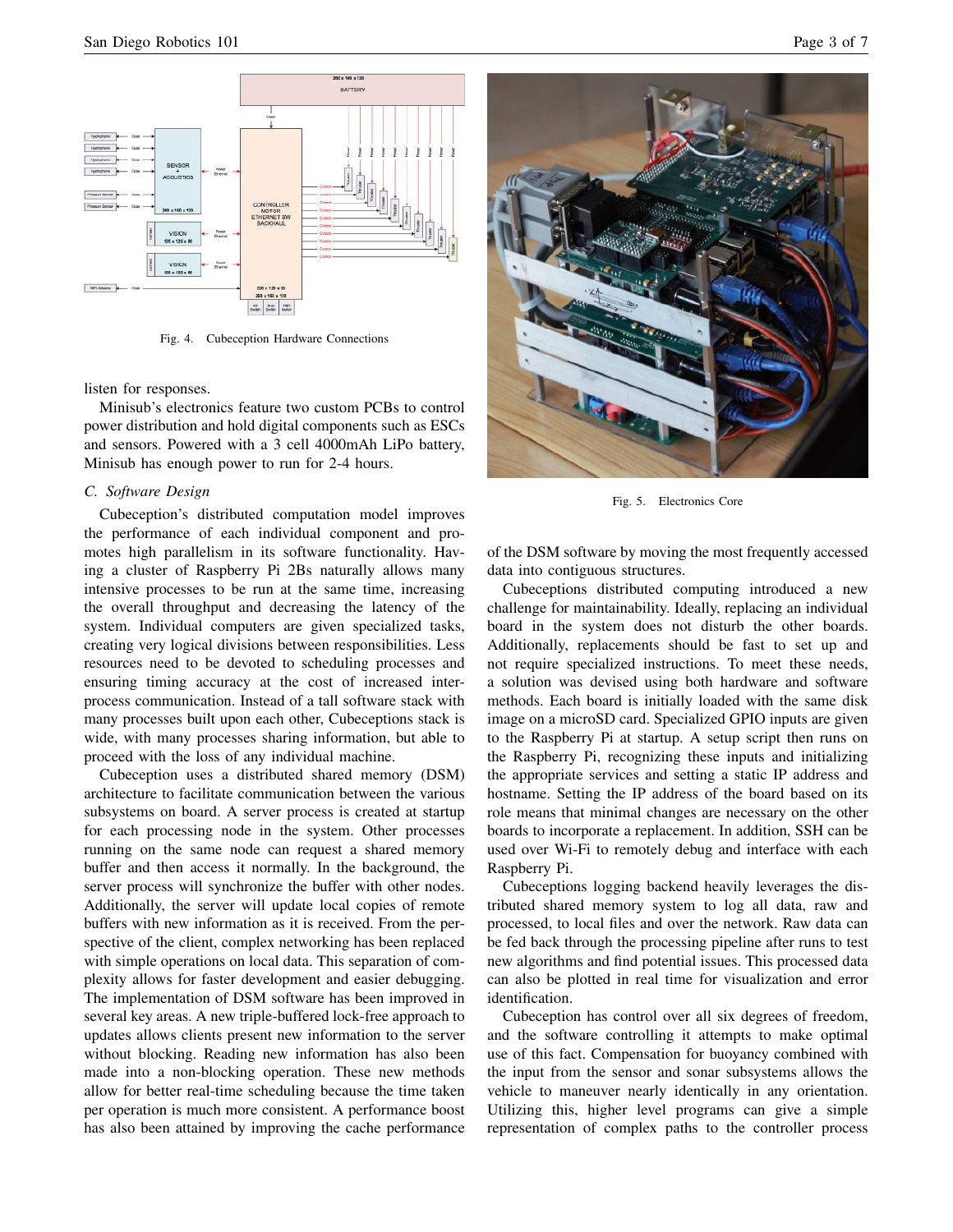

Fig. 6. Minisub Electronics Board

and have it calculate the appropriate propulsion system outputs. This level of abstraction makes it easier to develop the software for individual tasks in the pool. To further assist this goal, the vehicle can use dead reckoning to attempt to find various waypoints within the pool. From these waypoints, specialized software for a task can take over, giving more precise movement commands. To integrate the new physical motor layout on Cubeception, a new set of kinematic equations defining the robots motion were derived. The focus of this work was to enhance the predictability of the system without environmental sensor intervention. Forces and torques that act on the robot can be estimated using knowledge of Cubeceptions geometry and motor outputs. This precise physical model, combined with sensor inputs, allows Cubeception to maintain a controllable state-feedback system.

Because the competition environment is translucent, Cubeception and Minisub use vision as a short range localization tool. Both vehicles use a forward-facing camera to detect mission elements in the main axis of movement, while Cubeception features an additional downward-facing camera to detect path markers to follow. Due to the limited processing power of Raspberry Pis, the detection algorithm changes the camera resolution depending on the situation. For navigation, processing higher resolution frames provides sufficient throughput. However, for buoy face recognition, it is necessary to lower the resolution to speed the pipeline up.

Utilizing the sonar board and FPGA shield board, Cubeception is capable of performing both active and passive sonar by profiling the received samples from all 4 hydrophones, filtering out large surfaces, and detecting anomalies which can be matched to objectives by depth. The anomalies in the time domain can be used to create ellipses representing possible object locations. Target headings and distances can be determined from the intersections of these ellipses, and this data can be used to find a pinger or supplement navigation between mission elements.

Communication between Cubeception and Minisub is han-

dled using light signals, which can relay messages including when a certain depth is reached and when to detach. These signals are picked up by Minisub's forward-facing camera and logged for post-run analysis.

On Minisub, a Teensy 3.2 board acts as a motor controller and sensor monitor. It takes short commands as an input through UART, and is capable of moving Minisub in all directions, setting a delay between actions, adjusting the vertical motor speed used for hovering, changing the position of the camera, or stopping all movement and surfacing. The software controls the depth by varying the level of thrust to achieve a set target depth. The Teensy also monitors the battery voltage and will surface and ignore all commands if the battery output voltage drops below 9.6V. The Raspberry Pi 3B sends commands to the Teensy based on images it takes through the camera unit. Along with controlling Minisub through commands sent to the Teensy, the Raspberry Pi keeps a log of all sensor input sent from the Teensy, along with all the pictures taken. The pictures taken are interpreted using Pythons OpenCV module, which allows for basic color recognition and blob detection.

# III. EXPERIMENTAL RESULTS

Cubeception and Minisub have been modified multiple times to improve performance, maintainability, and deployment times based on in-water testing outcomes. The oldest parts on Cubeception have been in service for four years now, but components such as the battery compartment, electronics rack, and software have undergone significant experimentation to determine what worked the best over the years. SDR101 spent the Fall using a newly gathered image dataset from competition runs to test gate and buoy detection algorithms. During Winter and Spring, hardware changes were made to the ESC housings and an arm was added. Since then, the vehicles have been prepared for inwater testing and are currently being tested on the qualifying maneuver, buoy recognition, communication, and marker drop tasks. Some additional simulations were conducted for vision, SONAR, and sensor fusion to determine reasonable resolutions, precision, and sensor drift.

For vision, Cubeception had a tough time keeping the processing pipeline up, sometimes only getting through 1 image every 5 seconds when performing an intensive recognition task. This proved to be problematic when current drift shifted the position of the vehicle off from where vision localized it, or even moved the mission element out of frame. Lowering the resolution of the camera solved a few of the speed issues, and simplifying the algorithms used in detection also cut down on processing times.

Several SONAR simulations have been conducted to determine the precision of our subsystem given a sampling rate and SONAR array separations. By using time of arrival to 4 hydrophones and ellipse triangulation, it is possible to use active sonar to determine a 3D vector representing the position of an object to the vehicle. Passive sonar was simulated on heading detection, where time of arrival was used to determine the heading of the source signal.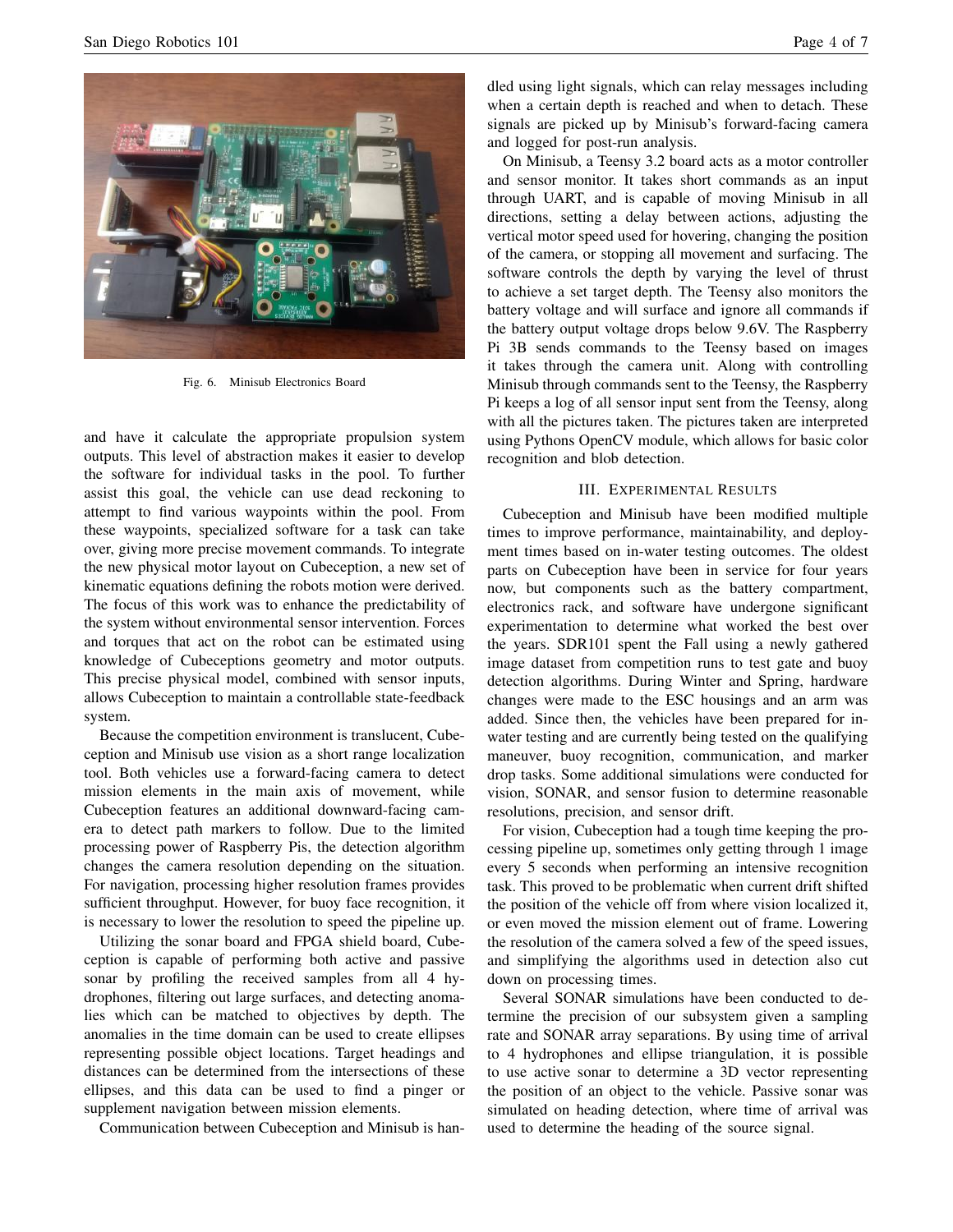| <b>Sensor</b>  | 0.241 | Gyro $1 \mid$ Gyro 2 | Average Data |  |  |  |  |
|----------------|-------|----------------------|--------------|--|--|--|--|
| Drift(Degrees) |       | 0.273                | 0.197        |  |  |  |  |
|                |       |                      |              |  |  |  |  |

TABLE I ANGULAR DRIFT OF STATIONARY INVEN SENSE MPU-9150 GYROS OVER 15 MINUTE PERIOD

Many of the same type of sensor on a single platform has several distinct benefits. From a logistical standpoint, having several sensors increases the redundancy of the system, as a single sensor failing does not bring down the entire processing pipeline. Additionally, repairs are not immediately necessary, improving the overall uptime. Considering the quality of data produced, several sensors used together can produce a better signal with some processing. As seen in Table 1, simple empirical testing saw improvements of up to 30% in angular random walk (ARW) for a gyro. With this in mind, a cost-effective solution to enhancing Cubeceptions sensor performance was found.

### ACKNOWLEDGEMENTS

SDR101 would like to thank all of its sponsors and supporters for making Cubeception and Minisub a reality. Solidworks provided invaluable software which made prototyping, simulating, and animating models a very streamlined process. MathWorks provided useful computational software which was utilized heavily by the SONAR development team for simulations. Vinatech Engineering Inc., Apollo Manufacturing Services, and xQC Engineering Inc. were also integral in the creation of Cubeceptions electronics and core.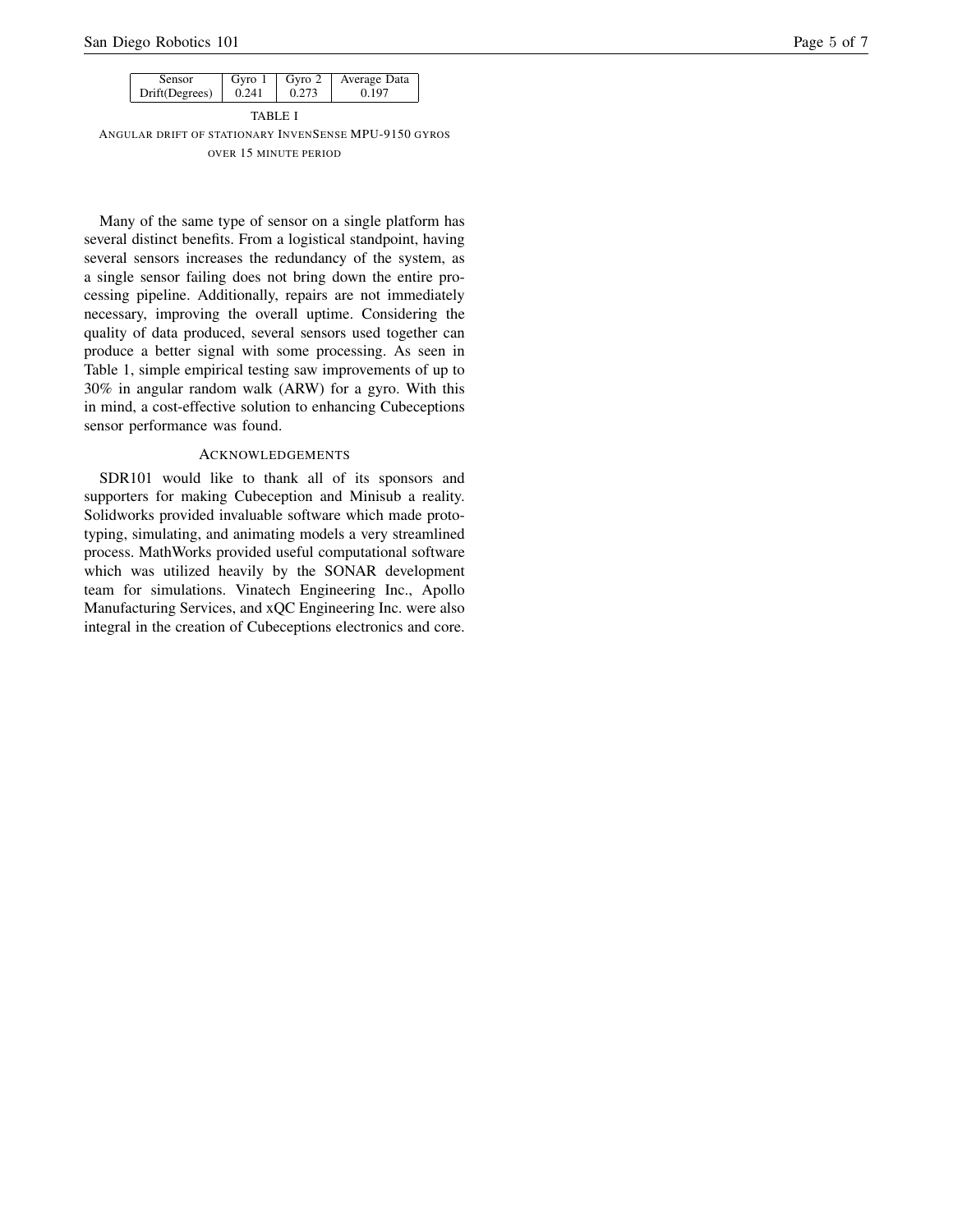APPENDIX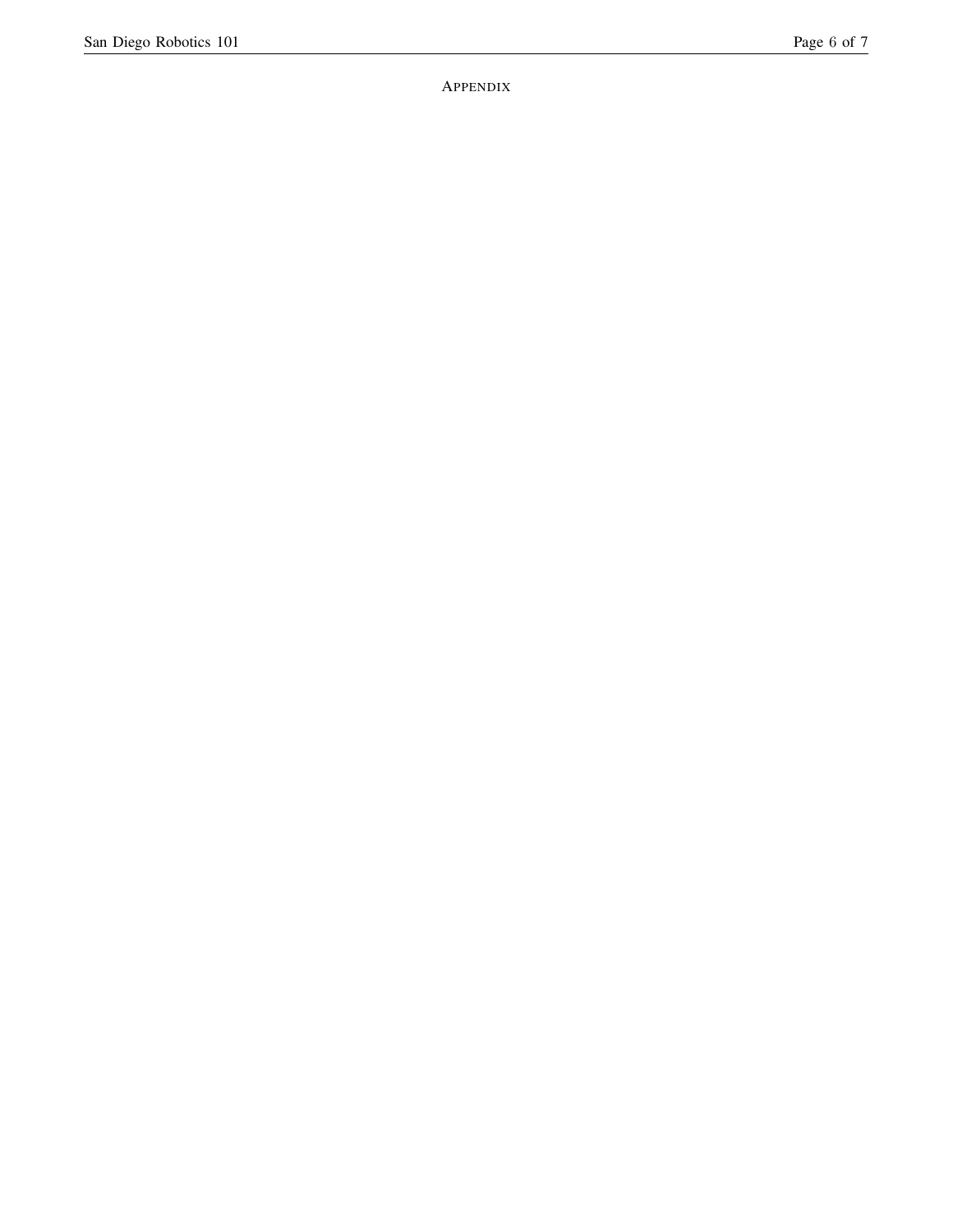| <b>Subjective Measures</b>                           | <b>Maximum Points</b>     | <b>Expected Points</b> | Points Scored |
|------------------------------------------------------|---------------------------|------------------------|---------------|
| Utility of team website                              | $\overline{50}$           | $\overline{50}$        |               |
| <b>Technical Merit</b>                               | 150                       | 150                    |               |
| Written Style                                        | 50                        | 50                     |               |
| Capability for Autonomous Behavior                   | 100                       | 100                    |               |
| Creativity in System Design                          | 100                       | 100                    |               |
| Team Uniform                                         | 10                        | 10                     |               |
| Team Video                                           | 50                        | 50                     |               |
| Pre-Qualifying Video                                 | 100                       |                        |               |
| Discretionary Points                                 | 40                        | 40                     |               |
| Total                                                | 650                       | 550                    |               |
| Performance Measures                                 | <b>Maximum Points</b>     | <b>Expected Points</b> | Points Scored |
| Weight                                               | $128.5$ / vehicle         | $\frac{123.5 + 68}{ }$ |               |
| Overweight/Size Penalty                              | $-500/$ marker            |                        |               |
| Gate: Pass Through                                   | 100                       | 100                    |               |
| Gate: Maintain Fixed Heading                         | 150                       | 150                    |               |
| Gate: Coin Flip                                      | 300                       | 300                    |               |
| Gate: Pass Through 60% Section                       | 200                       |                        |               |
| Gate: Pass Through 40% Section                       | 400                       | 400                    |               |
| Gate: Style                                          | 100 (8x max)              | 800                    |               |
| Collect Pickup: Crucifix, Garlic                     | 400 / object              |                        |               |
| Follow the "Path"                                    | $100/$ segment            | 200                    |               |
| Slay Vampires: Any, Called                           | 300, 600                  | 300                    |               |
| Drop Garlic: Open, Closed                            | 700, 1000 / marker        | 700                    |               |
| Drop Garlic: Move Arm                                | 400                       |                        |               |
| Stake Through Heart: Open Oval, Cover Oval, Sm Heart | 800, 1000, 1200 / torpedo |                        |               |
| Stake Through Heart: Move Lever                      | 400                       |                        |               |
| Stake Through Heart: Bonus - Cover Oval, Sm Heart    | 500                       |                        |               |
| Expose to Sunlight: Surface in Area                  | 1000                      |                        |               |
| Expose to Sunlight: Surface with Object              | 400 / object              |                        |               |
| Expose to Sunlight: Open Coffin                      | 400                       |                        |               |
| Expose to Sunlight: Drop Pickup                      | 200 / object              |                        |               |
| Random Pinger First Task                             | 500                       |                        |               |
| Random Pinger Second Task                            | 1500                      |                        |               |
| Inter-vehicle Communication                          | 1000                      | 1000                   |               |
| Finish mission with T minutes                        | Tx100                     |                        |               |
| Total                                                |                           | 4141.5                 |               |

TABLE II POINT EXPECTATIONS